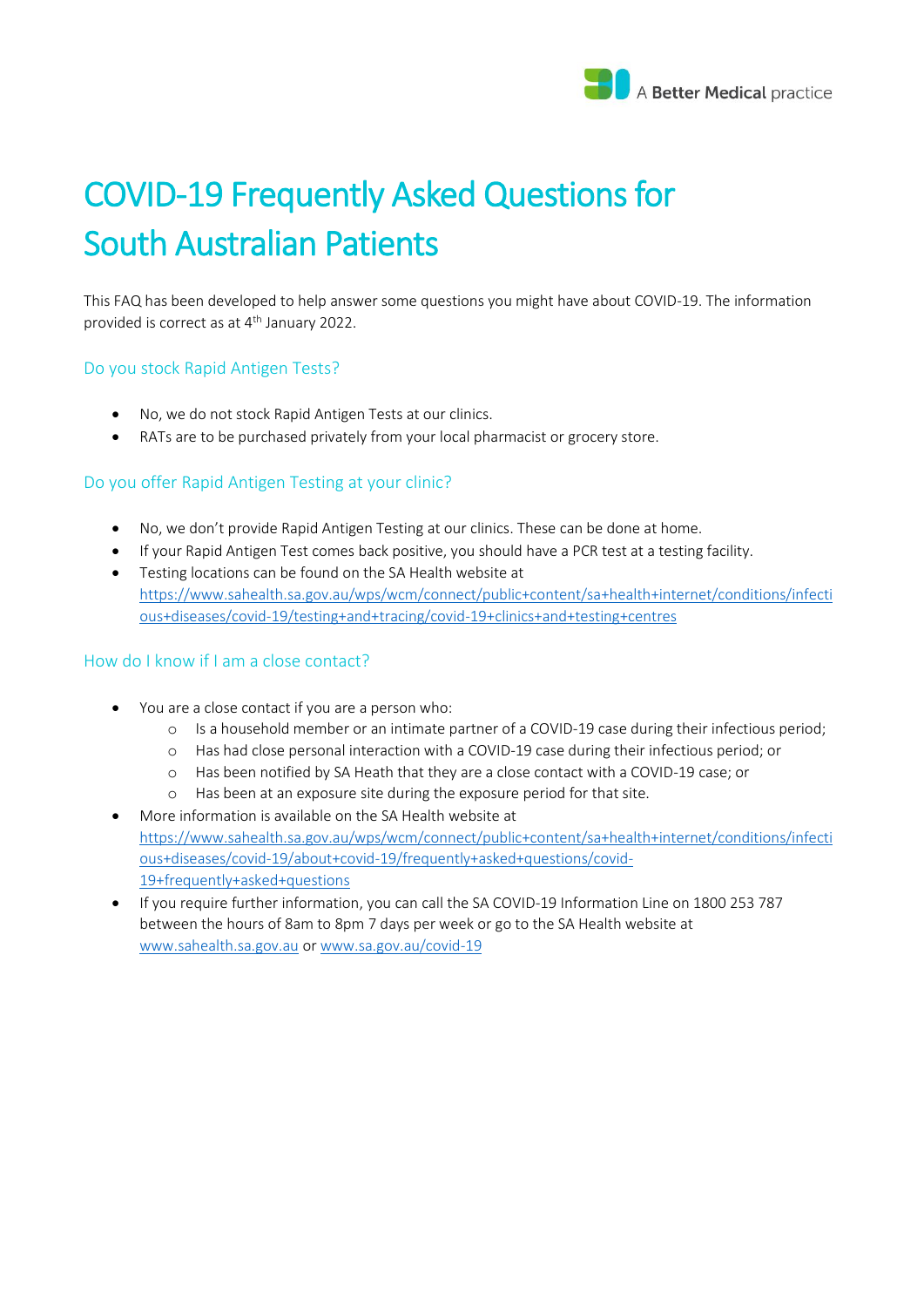

# How long do I need to isolate if I'm a close contact?

The period of time you need to isolate is:

| Definition                                                                                                                                                | Management Day 1 to Day 7                                                                                                                                               | Management Day 8 to Day<br>14                                                                            |
|-----------------------------------------------------------------------------------------------------------------------------------------------------------|-------------------------------------------------------------------------------------------------------------------------------------------------------------------------|----------------------------------------------------------------------------------------------------------|
| All Close Contacts (vaccinated and<br>unvaccinated), including household<br>members                                                                       | Quarantine for 7 days (unless you are a<br>household member, refer below) since<br>they had contact with a COVID-19 positive<br>person or were at the exposure location | Get a PCR test again<br>immediately if symptoms<br>develop (be mindful of<br>symptoms for up to 14 days) |
| Close personal interactions occur                                                                                                                         |                                                                                                                                                                         |                                                                                                          |
| between a person and a COVID-19<br>positive case:                                                                                                         | Get an initial PCR test                                                                                                                                                 | Not attend high risk settings<br>(unless for work or duties or                                           |
| • for 15 minutes or more; and                                                                                                                             | Get a PCR test again on day 6 if initial test<br>negative (a negative day 6 PCR test is<br>required to be released from quarantine)                                     | COVID Management Plan<br>events for 14 days after<br>exposure                                            |
| • where masks are not worn by the                                                                                                                         |                                                                                                                                                                         |                                                                                                          |
| person and the COVID-19 case; and                                                                                                                         | If you are a household member of COVID-<br>19 case and you cannot segregate from                                                                                        | Wear a surgical mask when<br>around others                                                               |
| • in close physical proximity; and                                                                                                                        | them, you must quarantine for 14 days<br>from the date they had their test taken. A                                                                                     | Avoid contact with vulnerable                                                                            |
| • occurring in an indoor setting                                                                                                                          | household member who cannot segregate<br>is not required to undertake COVID-19                                                                                          | people, avoid non-essential<br>activities where possible and                                             |
| Therefore, two people must be within<br>1.5 metres for 15 minutes or more, not<br>wearing masks and indoors to be<br>deemed a close personal interaction. | testing unless they develop symptoms, at<br>which time they must obtain a COVID-19<br>PCR test.                                                                         | avoid shared spaces and<br>maintain physical distancing<br>on days 8 to 14 after<br>exposure.            |
|                                                                                                                                                           | If you are a household member where the                                                                                                                                 |                                                                                                          |
|                                                                                                                                                           | COVID-19 positive person is able to remain                                                                                                                              |                                                                                                          |
|                                                                                                                                                           | isolated and segregated or the entire time,                                                                                                                             |                                                                                                          |
|                                                                                                                                                           | you must quarantine for 7 days from the                                                                                                                                 |                                                                                                          |
|                                                                                                                                                           | date they had their test.                                                                                                                                               |                                                                                                          |

## I'm not feeling well. What are the symptoms of COVID-19?

- Symptoms vary from person to person but may include:
	- o Fever, cough, sore throat, shortness of breath, runny nose, headache, fatigue, diarrhoea, vomiting or nausea, loss of smell and or loss of taste.
- Other symptoms people may experience include muscle or joint pain and loss of appetite.
- If you have any COVID-19 symptoms, no matter how mild, you are encouraged to take a PCR test. Call emergency services on 000 if you are very sick.
- More information is available on the SA Health website at [https://www.sahealth.sa.gov.au/wps/wcm/connect/public+content/sa+health+internet/conditions/infecti](https://www.sahealth.sa.gov.au/wps/wcm/connect/public+content/sa+health+internet/conditions/infectious+diseases/covid-19/testing+and+tracing/testing+for+covid-19) [ous+diseases/covid-19/testing+and+tracing/testing+for+covid-19](https://www.sahealth.sa.gov.au/wps/wcm/connect/public+content/sa+health+internet/conditions/infectious+diseases/covid-19/testing+and+tracing/testing+for+covid-19)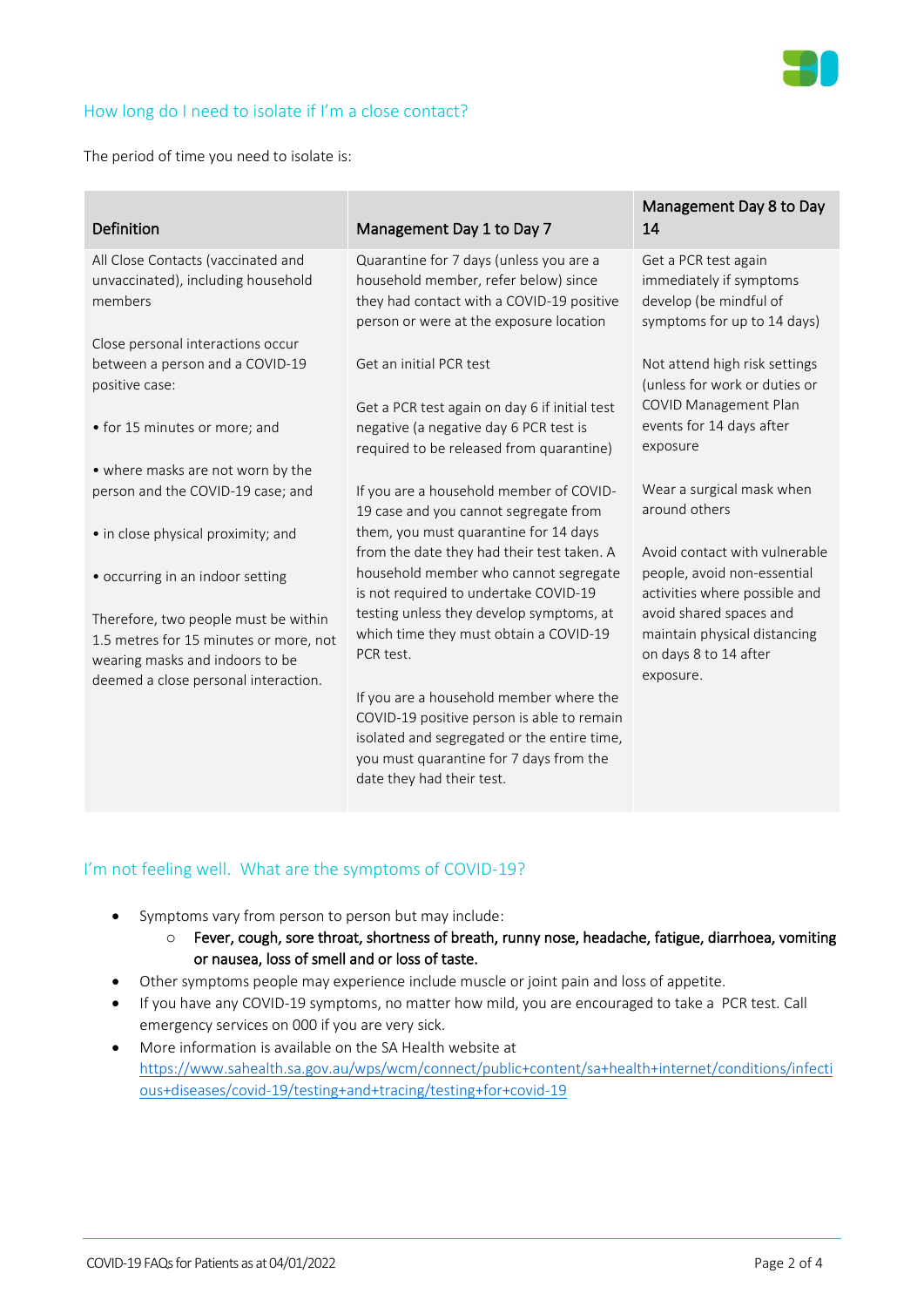

# I've tested positive for COVID-19. Do I need to present to hospital?

- If you have COVID-19, you must isolate at home until you are told you can leave. This will help stop the spread to other people.
- Everyone in your household will need to isolate at home too.
- Most people with COVID-19 who are fully vaccinated (two doses) will only get mild symptoms and can be cared for at home.
- Most people will be treated over the phone.
- Your health and recovery might be monitored while you're at home and you might be asked by SA Health to keep a symptom diary.
- If you become very unwell at home, you need to call 000 and ask for an ambulance. Explain to the operator that you have COVID-19.
- More information is available on the SA Health website at [https://www.sahealth.sa.gov.au/wps/wcm/connect/public+content/sa+health+internet/conditions/infecti](https://www.sahealth.sa.gov.au/wps/wcm/connect/public+content/sa+health+internet/conditions/infectious+diseases/covid-19/testing+and+tracing/information+about+a+positive+result+for+covid-19) [ous+diseases/covid-19/testing+and+tracing/information+about+a+positive+result+for+covid-19](https://www.sahealth.sa.gov.au/wps/wcm/connect/public+content/sa+health+internet/conditions/infectious+diseases/covid-19/testing+and+tracing/information+about+a+positive+result+for+covid-19)

# I've tested positive for COVID-19. Who do I need to tell?

If you've received a text message from SA Health or a pathology provider telling you that you have COVID-19, follow these five steps:

- 1. Isolate and tell your household to get PCR tested if feeling symptomatic. They should have RAT tests if they do not have symptoms.
- 2. Answer any questions you may be asked by SA Health. This is to assess whether you can be cared for at home or whether you require hospitalisation/medi-hotel supported care.
- 3. Tell people you have been in contact with in the two days before you felt symptomatic this may include work colleagues or your children's school for example.
- 4. Make arrangements for contactless delivery of food and required supplies for the 10 day isolation period.
- 5. Look after yourself at home, monitoring your symptoms.

If you become very unwell at home, you need to call 000 and ask for an ambulance. Explain to the operator that you have COVID-19.

[https://www.sahealth.sa.gov.au/wps/wcm/connect/8f2a55a3-bd8a-4c5c-884e-7e6e4b1cf5ae/CRCT-](https://www.sahealth.sa.gov.au/wps/wcm/connect/8f2a55a3-bd8a-4c5c-884e-7e6e4b1cf5ae/CRCT-Confirmed+COVID-19+Case+-+Patient+Information+Fact+Sheet+FINAL+30122021.pdf?MOD=AJPERES&CACHEID=ROOTWORKSPACE-8f2a55a3-bd8a-4c5c-884e-7e6e4b1cf5ae-nUyPG0F)[Confirmed+COVID-19+Case+-](https://www.sahealth.sa.gov.au/wps/wcm/connect/8f2a55a3-bd8a-4c5c-884e-7e6e4b1cf5ae/CRCT-Confirmed+COVID-19+Case+-+Patient+Information+Fact+Sheet+FINAL+30122021.pdf?MOD=AJPERES&CACHEID=ROOTWORKSPACE-8f2a55a3-bd8a-4c5c-884e-7e6e4b1cf5ae-nUyPG0F)

[+Patient+Information+Fact+Sheet+FINAL+30122021.pdf?MOD=AJPERES&CACHEID=ROOTWORKSPACE-](https://www.sahealth.sa.gov.au/wps/wcm/connect/8f2a55a3-bd8a-4c5c-884e-7e6e4b1cf5ae/CRCT-Confirmed+COVID-19+Case+-+Patient+Information+Fact+Sheet+FINAL+30122021.pdf?MOD=AJPERES&CACHEID=ROOTWORKSPACE-8f2a55a3-bd8a-4c5c-884e-7e6e4b1cf5ae-nUyPG0F)[8f2a55a3-bd8a-4c5c-884e-7e6e4b1cf5ae-nUyPG0F](https://www.sahealth.sa.gov.au/wps/wcm/connect/8f2a55a3-bd8a-4c5c-884e-7e6e4b1cf5ae/CRCT-Confirmed+COVID-19+Case+-+Patient+Information+Fact+Sheet+FINAL+30122021.pdf?MOD=AJPERES&CACHEID=ROOTWORKSPACE-8f2a55a3-bd8a-4c5c-884e-7e6e4b1cf5ae-nUyPG0F)

# I've tested positive for COVID-19. Can my usual doctor who knows my medical history monitor my symptoms?

- This may be possible and should be discussed with your usual GP.
- This needs to consider your location, symptoms, needs, and the capacity of the doctor to provide monitoring and the care that best needs your needs.
- Telehealth appointments, if available, can be made online via our clinic website.